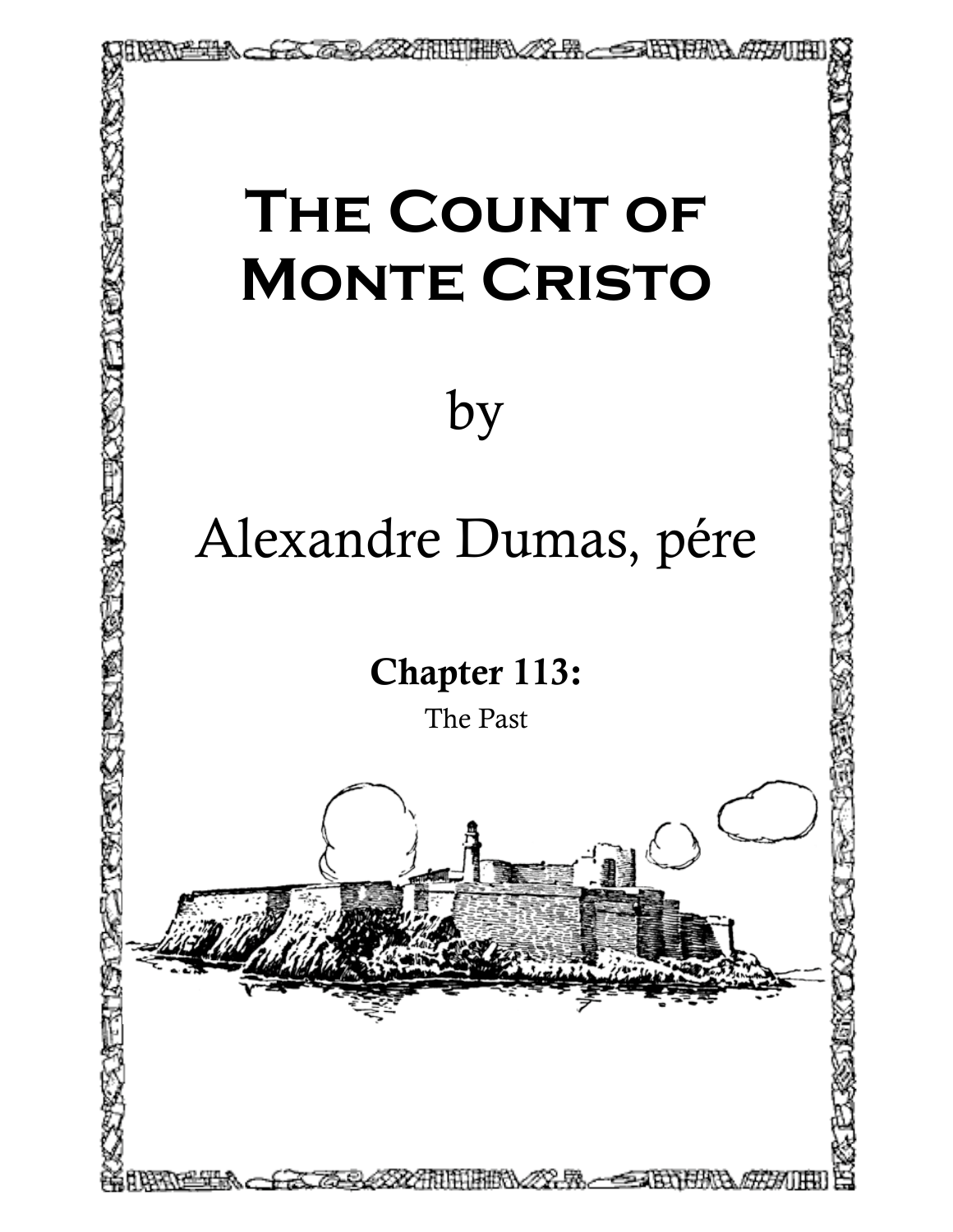The count departed with a sad heart from the house in which he had left Mercedes, probably never to behold her again. Since the death of little Edward a great change had taken place in Monte Cristo. Having reached the summit of his vengeance by a long and tortuous path, he saw an abyss of doubt yawning before him. More than this, the conversation which had just taken place between Mercedes and himself had awakened so many recollections in his heart that he felt it necessary to combat with them. A man of the count's temperament could not long indulge in that melancholy which can exist in common minds, but which destroys superior ones. He thought he must have made an error in his calculations if he now found cause to blame himself.

"I cannot have deceived myself," he said; "I must look upon the past in a false light. What!" he continued, "can I have been following a false path?—can the end which I proposed be a mistaken end?—can one hour have sufficed to prove to an architect that the work upon which he founded all his hopes was an impossible, if not a sacrilegious, undertaking? I cannot reconcile myself to this idea—it would madden me. The reason why I am now dissatisfied is that I have not a clear appreciation of the past. The past, like the country through which we walk, becomes indistinct as we advance. My position is like that of a person wounded in a dream; he feels the wound, though he cannot recollect when he received it. Come, then, thou regenerate man, thou extravagant prodigal, thou awakened sleeper, thou all–powerful visionary, thou invincible millionaire,—once again review thy past life of starvation and wretchedness, revisit the scenes where fate and misfortune conducted, and where despair received thee. Too many diamonds, too much gold and splendor, are now reflected by the mirror in which Monte Cristo seeks to behold Dantes. Hide thy diamonds, bury thy gold, shroud thy splendor, exchange riches for poverty, liberty for a prison, a living body for a corpse!" As he thus reasoned, Monte Cristo walked down the Rue de la Caisserie. It was the same through which, twenty–four years ago, he had been conducted by a silent and nocturnal guard; the houses, to–day so smiling and animated, were on that night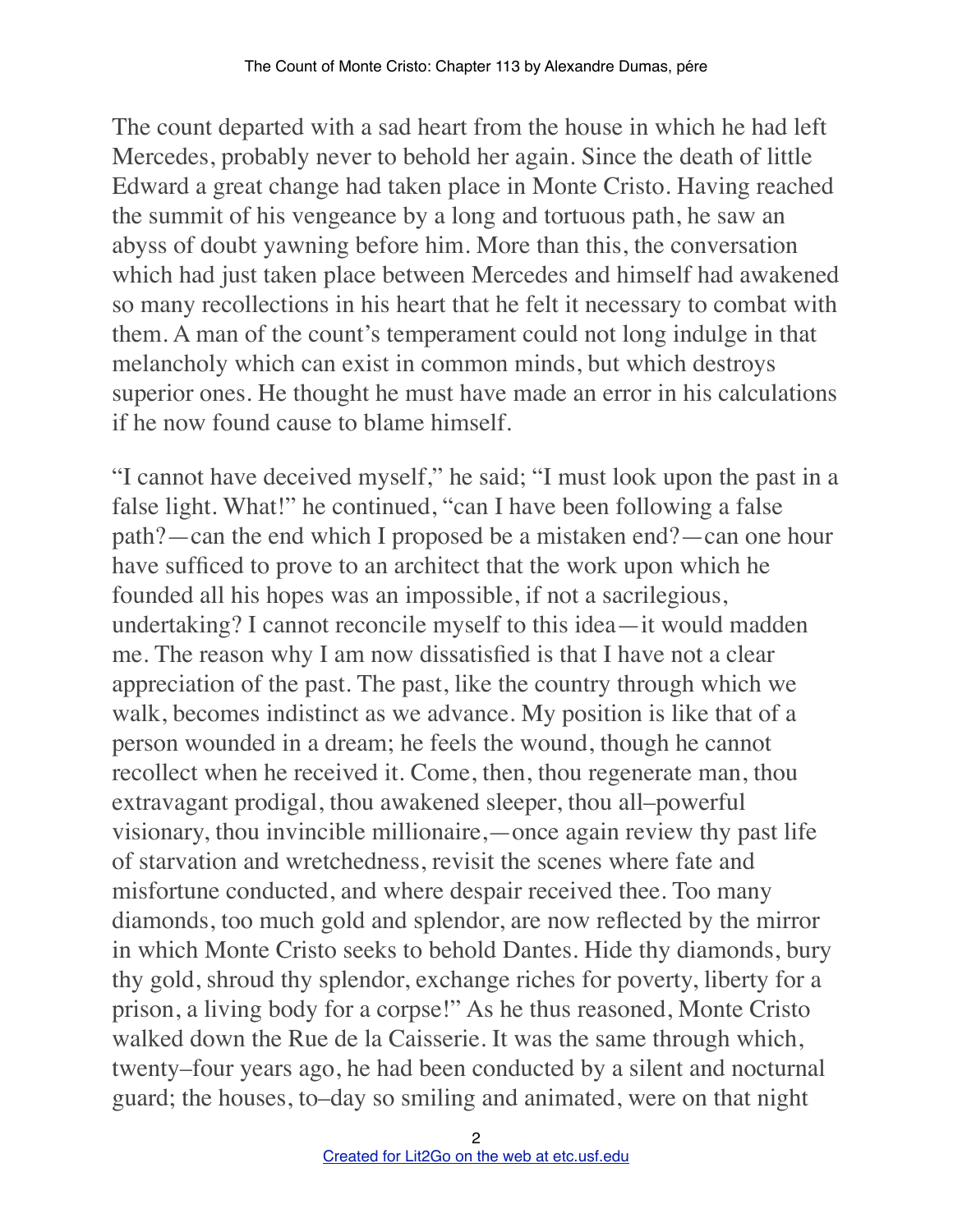dark, mute, and closed. "And yet they were the same," murmured Monte Cristo, "only now it is broad daylight instead of night; it is the sun which brightens the place, and makes it appear so cheerful."

He proceeded towards the quay by the Rue Saint–Laurent, and advanced to the Consigne; it was the point where he had embarked. A pleasure– boat with striped awning was going by. Monte Cristo called the owner, who immediately rowed up to him with the eagerness of a boatman hoping for a good fare. The weather was magnificent, and the excursion a treat.

The sun, red and flaming, was sinking into the embrace of the welcoming ocean. The sea, smooth as crystal, was now and then disturbed by the leaping of fish, which were pursued by some unseen enemy and sought for safety in another element; while on the extreme verge of the horizon might be seen the fishermen's boats, white and graceful as the sea–gull, or the merchant vessels bound for Corsica or Spain.

But notwithstanding the serene sky, the gracefully formed boats, and the golden light in which the whole scene was bathed, the Count of Monte Cristo, wrapped in his cloak, could think only of this terrible voyage, the details of which were one by one recalled to his memory. The solitary light burning at the Catalans; that first sight of the Chateau d'If, which told him whither they were leading him; the struggle with the gendarmes when he wished to throw himself overboard; his despair when he found himself vanquished, and the sensation when the muzzle of the carbine touched his forehead—all these were brought before him in vivid and frightful reality. Like the streams which the heat of the summer has dried up, and which after the autumnal storms gradually begin oozing drop by drop, so did the count feel his heart gradually fill with the bitterness which formerly nearly overwhelmed Edmond Dantes. Clear sky, swift– flitting boats, and brilliant sunshine disappeared; the heavens were hung with black, and the gigantic structure of the Chateau d'If seemed like the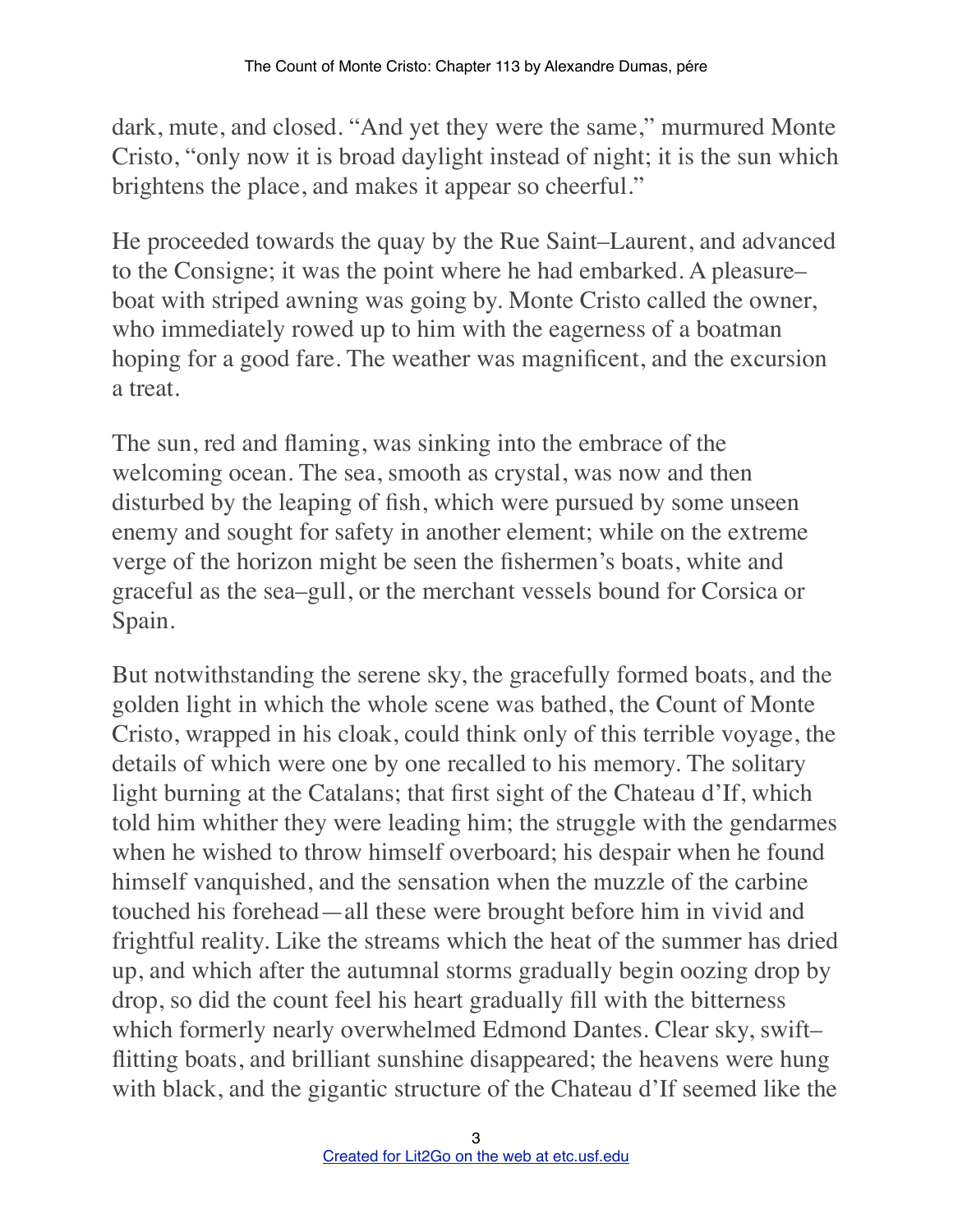phantom of a mortal enemy. As they reached the shore, the count instinctively shrunk to the extreme end of the boat, and the owner was obliged to call out, in his sweetest tone of voice, "Sir, we are at the landing."

Monte Cristo remembered that on that very spot, on the same rock, he had been violently dragged by the guards, who forced him to ascend the slope at the points of their bayonets. The journey had seemed very long to Dantes, but Monte Cristo found it equally short. Each stroke of the oar seemed to awaken a new throng of ideas, which sprang up with the flying spray of the sea.

There had been no prisoners confined in the Chateau d'If since the revolution of July; it was only inhabited by a guard, kept there for the prevention of smuggling. A concierge waited at the door to exhibit to visitors this monument of curiosity, once a scene of terror. The count inquired whether any of the ancient jailers were still there; but they had all been pensioned, or had passed on to some other employment. The concierge who attended him had only been there since 1830. He visited his own dungeon. He again beheld the dull light vainly endeavoring to penetrate the narrow opening. His eyes rested upon the spot where had stood his bed, since then removed, and behind the bed the new stones indicated where the breach made by the Abbe Faria had been. Monte Cristo felt his limbs tremble; he seated himself upon a log of wood.

"Are there any stories connected with this prison besides the one relating to the poisoning of Mirabeau?" asked the count; "are there any traditions respecting these dismal abodes,—in which it is difficult to believe men can ever have imprisoned their fellow–creatures?"

"Yes, sir; indeed, the jailer Antoine told me one connected with this very dungeon."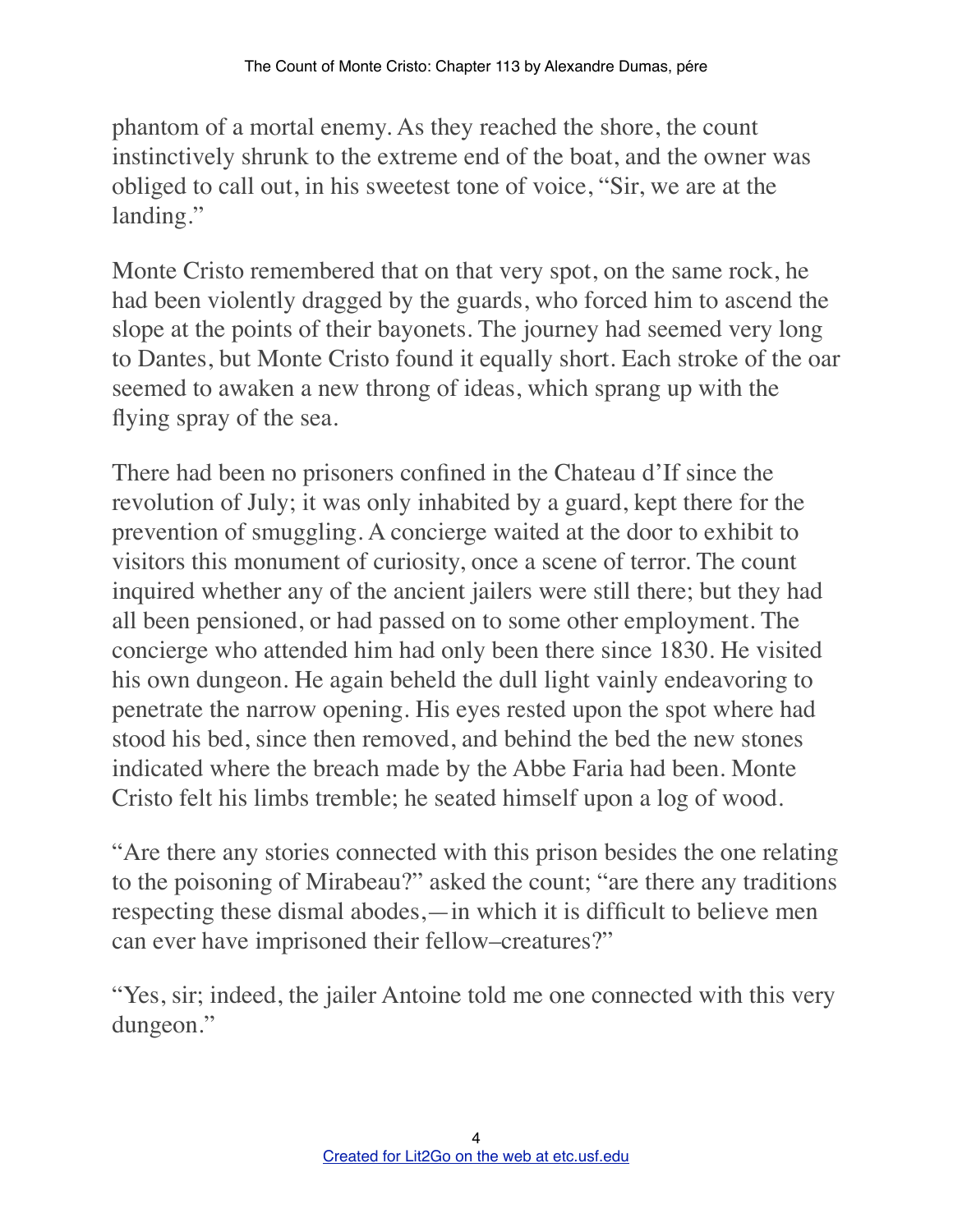Monte Cristo shuddered; Antoine had been his jailer. He had almost forgotten his name and face, but at the mention of the name he recalled his person as he used to see it, the face encircled by a beard, wearing the brown jacket, the bunch of keys, the jingling of which he still seemed to hear. The count turned around, and fancied he saw him in the corridor, rendered still darker by the torch carried by the concierge. "Would you like to hear the story, sir?"

"Yes; relate it," said Monte Cristo, pressing his hand to his heart to still its violent beatings; he felt afraid of hearing his own history.

"This dungeon," said the concierge, "was, it appears, some time ago occupied by a very dangerous prisoner, the more so since he was full of industry. Another person was confined in the Chateau at the same time, but he was not wicked, he was only a poor mad priest."

"Ah, indeed?—mad!" repeated Monte Cristo; "and what was his mania?"

"He offered millions to any one who would set him at liberty."

Monte Cristo raised his eyes, but he could not see the heavens; there was a stone veil between him and the firmament. He thought that there had been no less thick a veil before the eyes of those to whom Faria offered the treasures. "Could the prisoners see each other?" he asked.

"Oh, no, sir, it was expressly forbidden; but they eluded the vigilance of the guards, and made a passage from one dungeon to the other."

"And which of them made this passage?"

"Oh, it must have been the young man, certainly, for he was strong and industrious, while the abbe was aged and weak; besides, his mind was too vacillating to allow him to carry out an idea."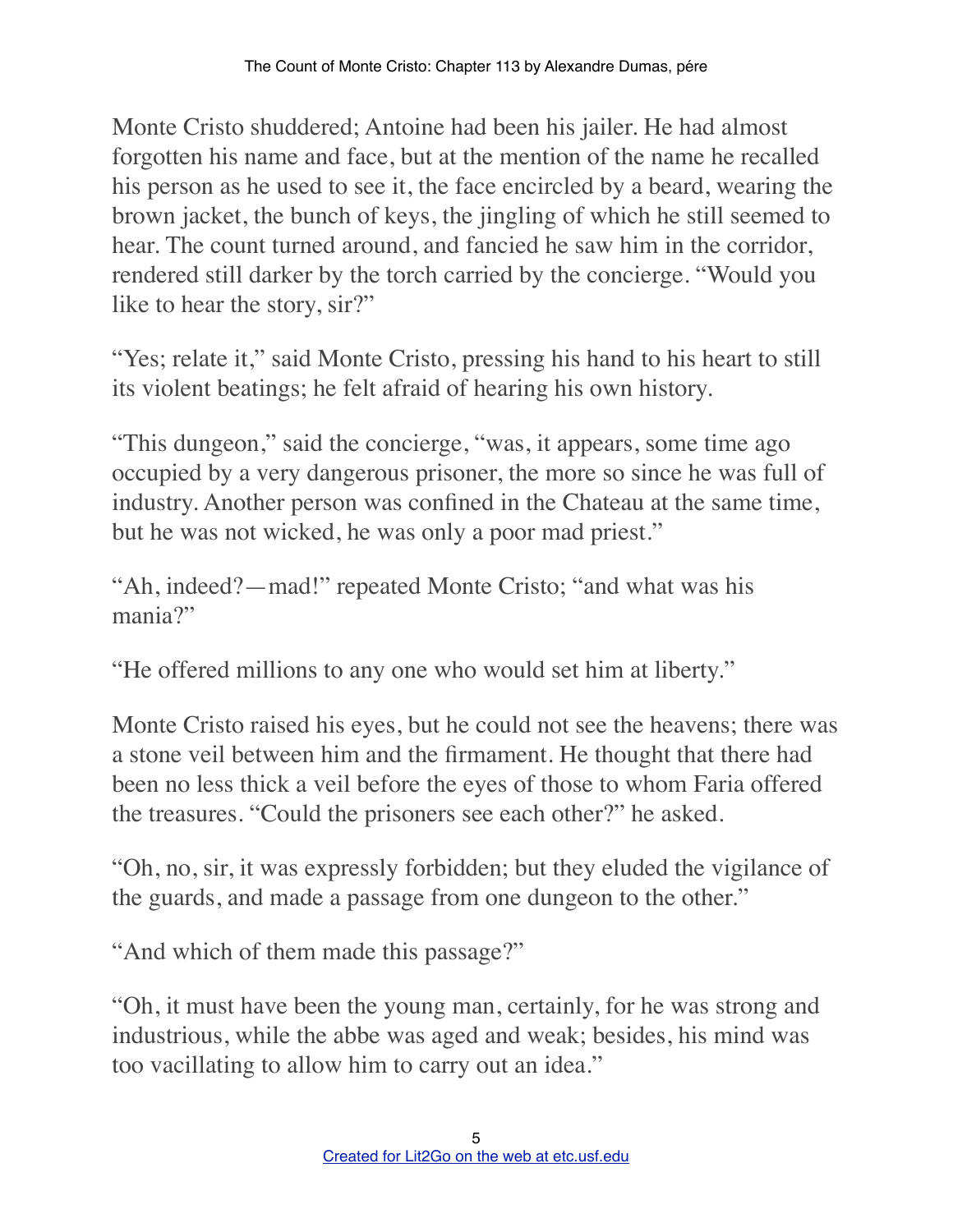"Blind fools!" murmured the count.

"However, be that as it may, the young man made a tunnel, how or by what means no one knows; but he made it, and there is the evidence yet remaining of his work. Do you see it?" and the man held the torch to the wall.

"Ah, yes; I see," said the count, in a voice hoarse from emotion.

"The result was that the two men communicated with one another; how long they did so, nobody knows. One day the old man fell ill and died. Now guess what the young one did?"

"Tell me."

"He carried off the corpse, which he placed in his own bed with its face to the wall; then he entered the empty dungeon, closed the entrance, and slipped into the sack which had contained the dead body. Did you ever hear of such an idea?" Monte Cristo closed his eyes, and seemed again to experience all the sensations he had felt when the coarse canvas, yet moist with the cold dews of death, had touched his face. The jailer continued: "Now this was his project. He fancied that they buried the dead at the Chateau d'If, and imagining they would not expend much labor on the grave of a prisoner, he calculated on raising the earth with his shoulders, but unfortunately their arrangements at the Chateau frustrated his projects. They never buried the dead; they merely attached a heavy cannon–ball to the feet, and then threw them into the sea. This is what was done. The young man was thrown from the top of the rock; the corpse was found on the bed next day, and the whole truth was guessed, for the men who performed the office then mentioned what they had not dared to speak of before, that at the moment the corpse was thrown into the deep, they heard a shriek, which was almost immediately stifled by the water in which it disappeared." The count breathed with difficulty; the cold drops ran down his forehead, and his heart was full of anguish.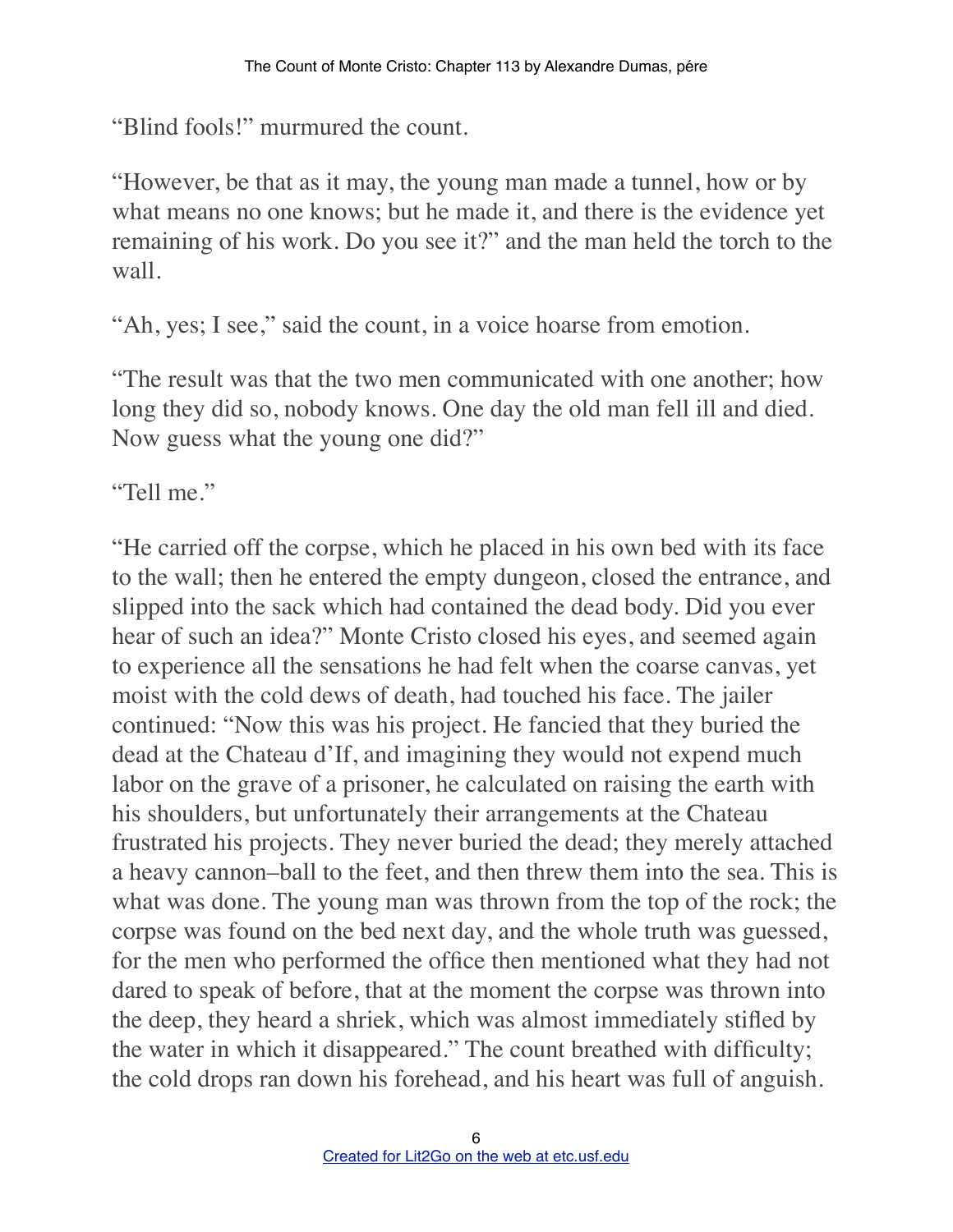"No," he muttered, "the doubt I felt was but the commencement of forgetfulness; but here the wound reopens, and the heart again thirsts for vengeance. And the prisoner," he continued aloud, "was he ever heard of afterwards?"

"Oh, no; of course not. You can understand that one of two things must have happened; he must either have fallen flat, in which case the blow, from a height of ninety feet, must have killed him instantly, or he must have fallen upright, and then the weight would have dragged him to the bottom, where he remained—poor fellow!"

"Then you pity him?" said the count.

"Ma foi, yes; though he was in his own element."

"What do you mean?"

"The report was that he had been a naval officer, who had been confined for plotting with the Bonapartists."

"Great is truth," muttered the count, "fire cannot burn, nor water drown it! Thus the poor sailor lives in the recollection of those who narrate his history; his terrible story is recited in the chimney–corner, and a shudder is felt at the description of his transit through the air to be swallowed by the deep." Then, the count added aloud, "Was his name ever known?"

"Oh, yes; but only as No. 34."

"Oh, Villefort, Villefort," murmured the count, "this scene must often have haunted thy sleepless hours!"

"Do you wish to see anything more, sir?" said the concierge.

"Yes, especially if you will show me the poor abbe's room."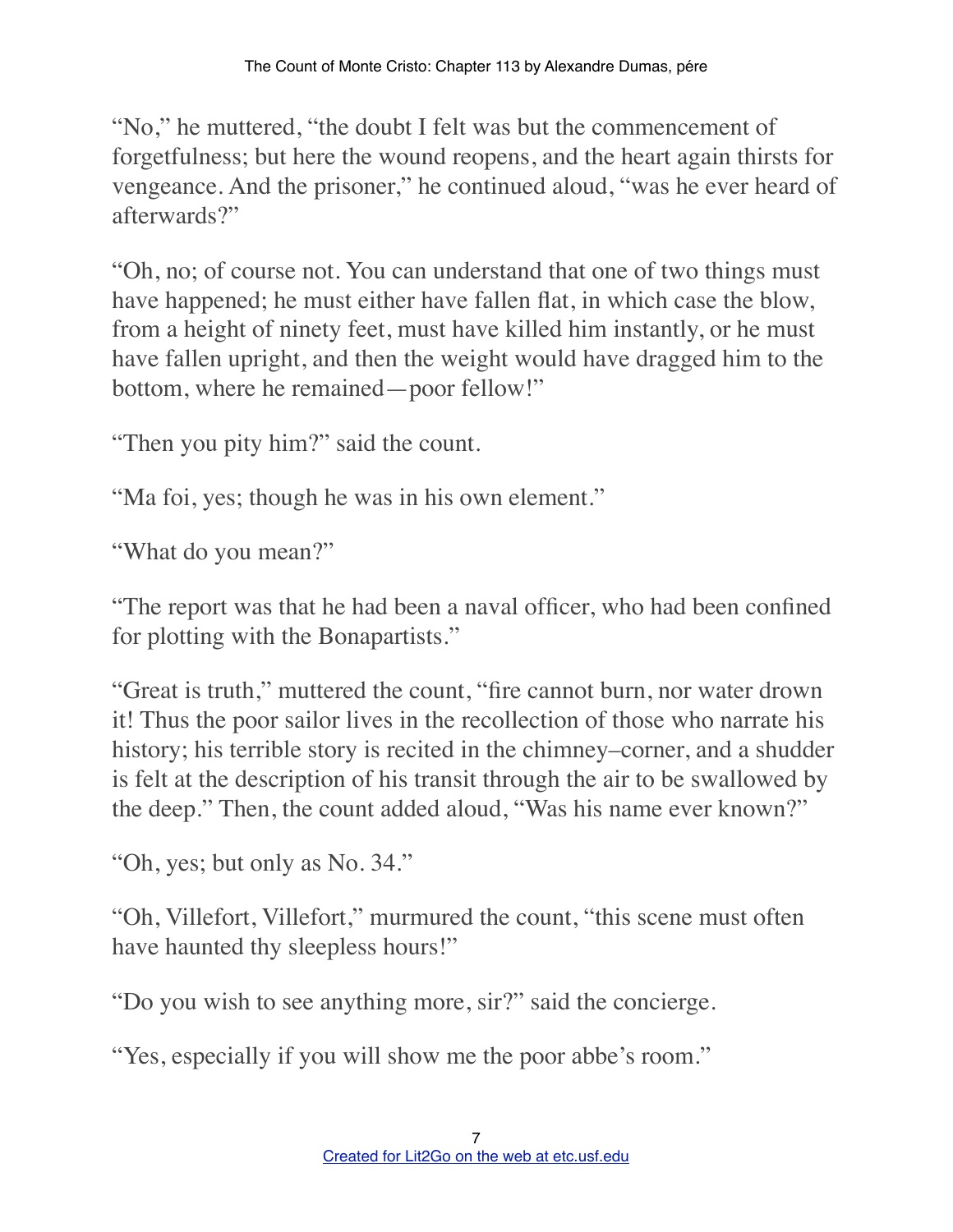"Ah—No. 27."

"Yes; No. 27." repeated the count, who seemed to hear the voice of the abbe answering him in those very words through the wall when asked his name.

"Come, sir."

"Wait," said Monte Cristo, "I wish to take one final glance around this room."

"This is fortunate," said the guide; "I have forgotten the other key."

"Go and fetch it."

"I will leave you the torch, sir."

"No, take it away; I can see in the dark."

"Why, you are like No. 34. They said he was so accustomed to darkness that he could see a pin in the darkest corner of his dungeon."

"He spent fourteen years to arrive at that," muttered the count.

The guide carried away the torch. The count had spoken correctly. Scarcely had a few seconds elapsed, ere he saw everything as distinctly as by daylight. Then he looked around him, and really recognized his dungeon.

"Yes," he said, "there is the stone upon which I used to sit; there is the impression made by my shoulders on the wall; there is the mark of my blood made when one day I dashed my head against the wall. Oh, those figures, how well I remember them! I made them one day to calculate the age of my father, that I might know whether I should find him still living, and that of Mercedes, to know if I should find her still free. After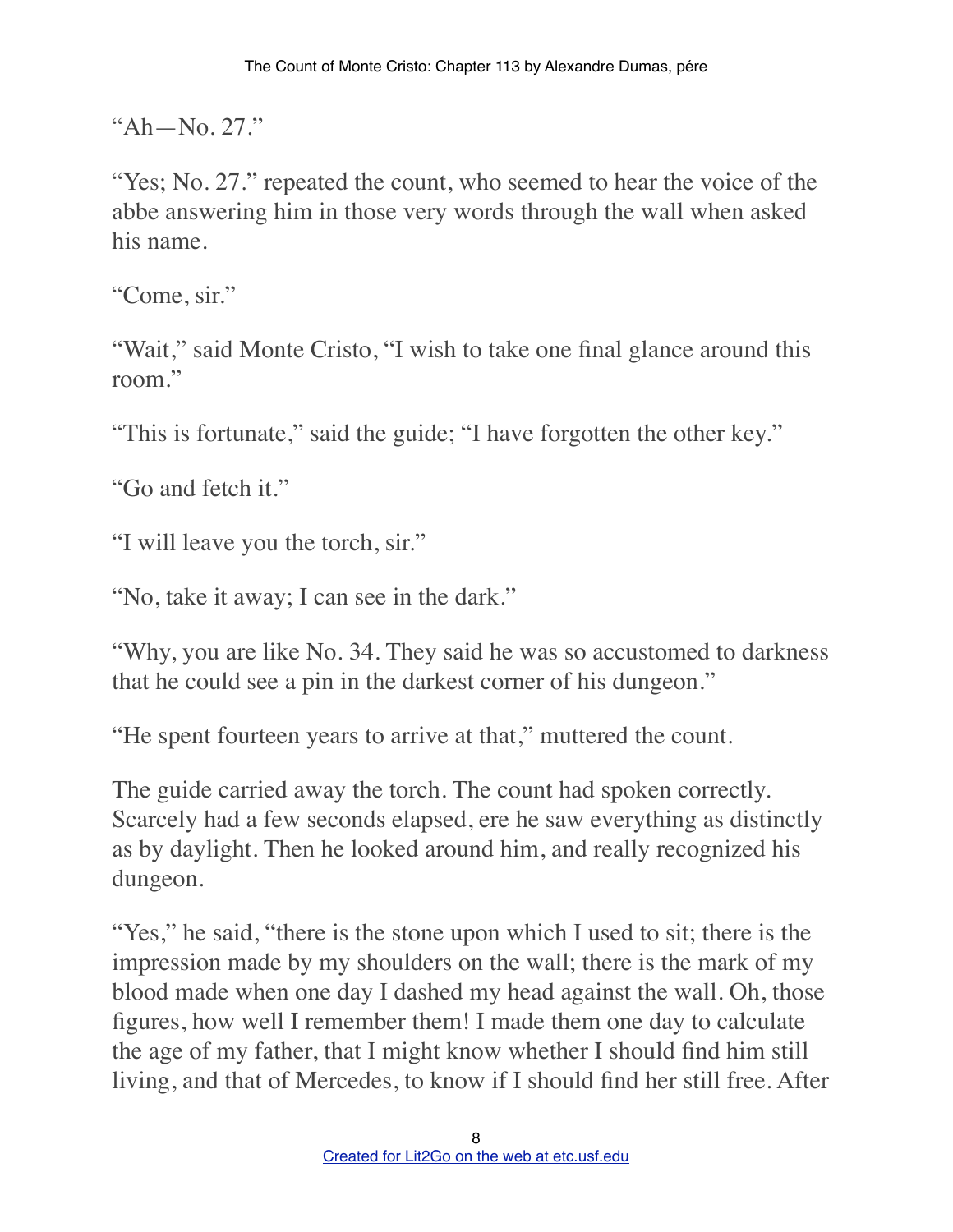finishing that calculation, I had a minute's hope. I did not reckon upon hunger and infidelity!" and a bitter laugh escaped the count. He saw in fancy the burial of his father, and the marriage of Mercedes. On the other side of the dungeon he perceived an inscription, the white letters of which were still visible on the green wall. "'O God," he read, "'preserve my memory!' Oh, yes," he cried, "that was my only prayer at last; I no longer begged for liberty, but memory; I dreaded to become mad and forgetful. O God, thou hast preserved my memory; I thank thee, I thank thee!" At this moment the light of the torch was reflected on the wall; the guide was coming; Monte Cristo went to meet him.

"Follow me, sir;" and without ascending the stairs the guide conducted him by a subterraneous passage to another entrance. There, again, Monte Cristo was assailed by a multitude of thoughts. The first thing that met his eye was the meridian, drawn by the abbe on the wall, by which he calculated the time; then he saw the remains of the bed on which the poor prisoner had died. The sight of this, instead of exciting the anguish experienced by the count in the dungeon, filled his heart with a soft and grateful sentiment, and tears fell from his eyes.

"This is where the mad abbe was kept, sir, and that is where the young man entered;" and the guide pointed to the opening, which had remained unclosed. "From the appearance of the stone," he continued, "a learned gentleman discovered that the prisoners might have communicated together for ten years. Poor things! Those must have been ten weary years."

Dantes took some louis from his pocket, and gave them to the man who had twice unconsciously pitied him. The guide took them, thinking them merely a few pieces of little value; but the light of the torch revealed their true worth. "Sir," he said, "you have made a mistake; you have given me gold."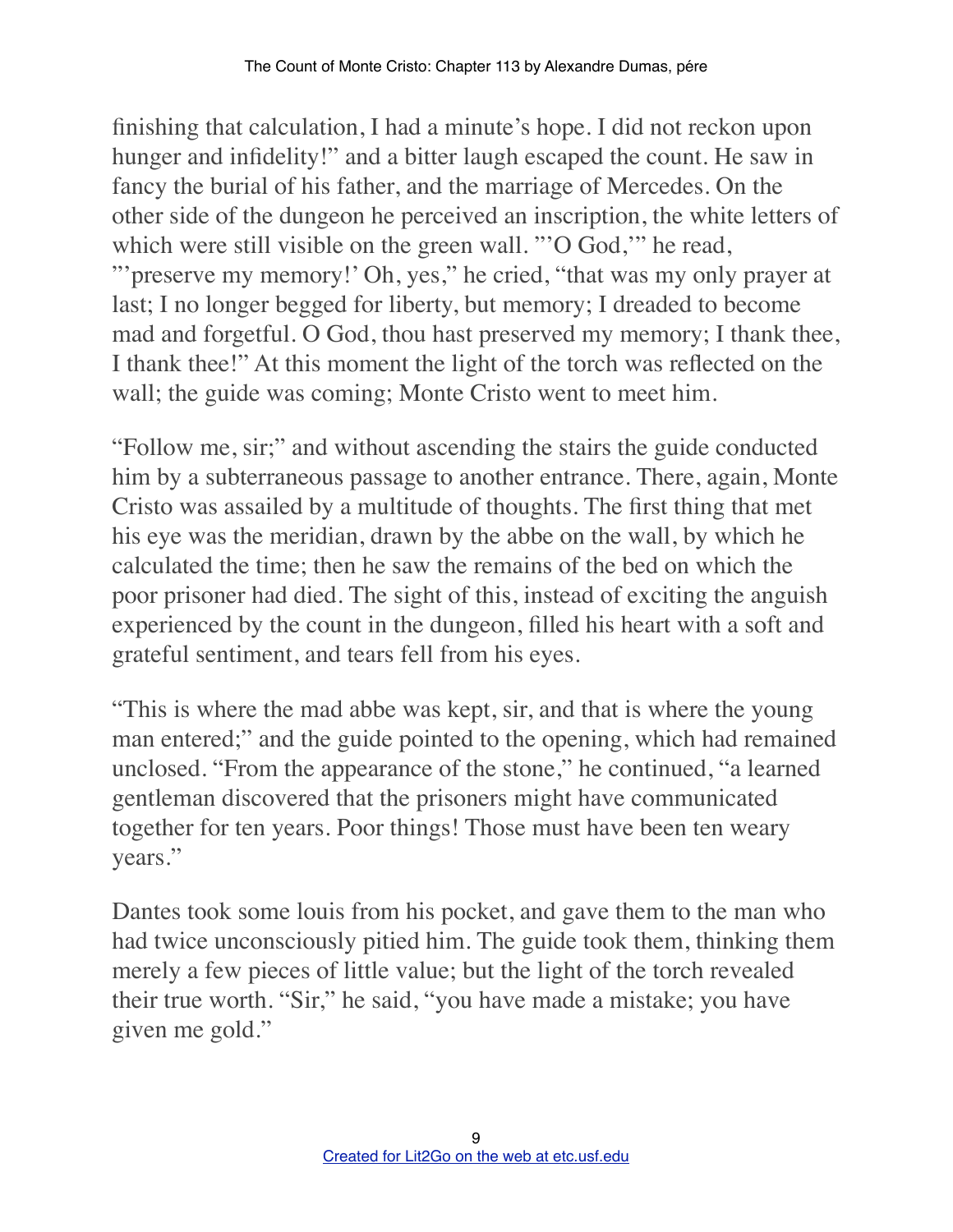"I know it." The concierge looked upon the count with surprise. "Sir," he cried, scarcely able to believe his good fortune—"sir, I cannot understand your generosity!"

"Oh, it is very simple, my good fellow; I have been a sailor, and your story touched me more than it would others."

"Then, sir, since you are so liberal, I ought to offer you something."

"What have you to offer to me, my friend? Shells? Straw–work? Thank you!"

"No, sir, neither of those; something connected with this story."

"Really? What is it?"

"Listen," said the guide; "I said to myself, 'Something is always left in a cell inhabited by one prisoner for fifteen years,' so I began to sound the wall."

"Ah," cried Monte Cristo, remembering the abbe's two hiding–places.

"After some search, I found that the floor gave a hollow sound near the head of the bed, and at the hearth."

"Yes," said the count, "yes."

"I raised the stones, and found"—

"A rope–ladder and some tools?"

"How do you know that?" asked the guide in astonishment.

"I do not know—I only guess it, because that sort of thing is generally found in prisoners' cells."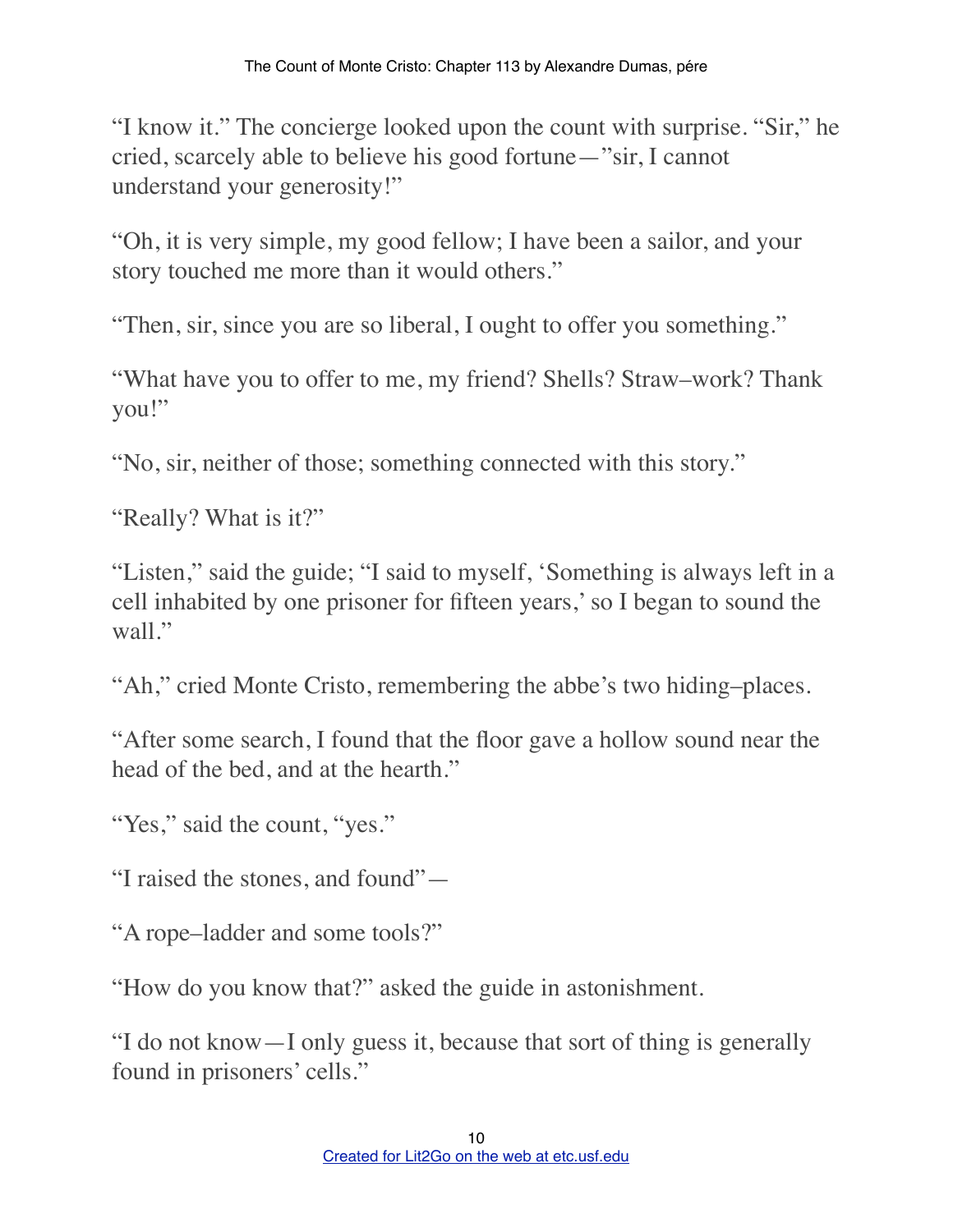"Yes, sir, a rope–ladder and tools."

"And have you them yet?"

"No, sir; I sold them to visitors, who considered them great curiosities; but I have still something left."

"What is it?" asked the count, impatiently.

"A sort of book, written upon strips of cloth."

"Go and fetch it, my good fellow; and if it be what I hope, you will do well."

"I will run for it, sir;" and the guide went out. Then the count knelt down by the side of the bed, which death had converted into an altar. "Oh, second father," he exclaimed, "thou who hast given me liberty, knowledge, riches; thou who, like beings of a superior order to ourselves, couldst understand the science of good and evil; if in the depths of the tomb there still remain something within us which can respond to the voice of those who are left on earth; if after death the soul ever revisit the places where we have lived and suffered,—then, noble heart, sublime soul, then I conjure thee by the paternal love thou didst bear me, by the filial obedience I vowed to thee, grant me some sign, some revelation! Remove from me the remains of doubt, which, if it change not to conviction, must become remorse!" The count bowed his head, and clasped his hands together.

"Here, sir," said a voice behind him.

Monte Cristo shuddered, and arose. The concierge held out the strips of cloth upon which the Abbe Faria had spread the riches of his mind. The manuscript was the great work by the Abbe Faria upon the kingdoms of Italy. The count seized it hastily, his eyes immediately fell upon the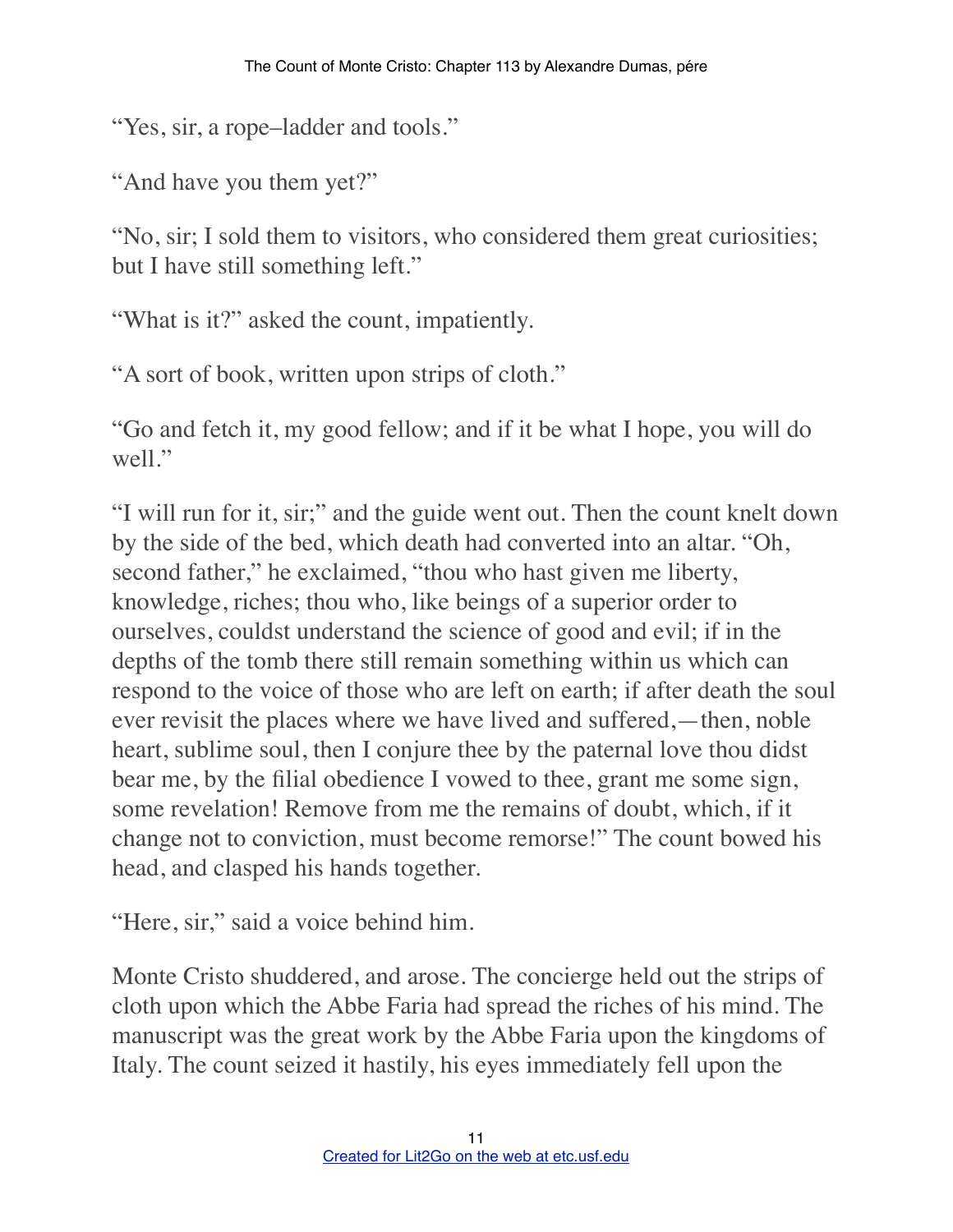epigraph, and he read, "'Thou shalt tear out the dragons' teeth, and shall trample the lions under foot, saith the Lord.'"

"Ah," he exclaimed, "here is my answer. Thanks, father, thanks." And feeling in his pocket, he took thence a small pocket–book, which contained ten bank–notes, each of 1,000. francs.

"Here," he said, "take this pocket–book."

"Do you give it to me?"

"Yes; but only on condition that you will not open it till I am gone;" and placing in his breast the treasure he had just found, which was more valuable to him than the richest jewel, he rushed out of the corridor, and reaching his boat, cried, "To Marseilles!" Then, as he departed, he fixed his eyes upon the gloomy prison. "Woe," he cried, "to those who confined me in that wretched prison; and woe to those who forgot that I was there!" As he repassed the Catalans, the count turned around and burying his head in his cloak murmured the name of a woman. The victory was complete; twice he had overcome his doubts. The name he pronounced, in a voice of tenderness, amounting almost to love, was that of Haidee.

On landing, the count turned towards the cemetery, where he felt sure of finding Morrel. He, too, ten years ago, had piously sought out a tomb, and sought it vainly. He, who returned to France with millions, had been unable to find the grave of his father, who had perished from hunger. Morrel had indeed placed a cross over the spot, but it had fallen down and the grave–digger had burnt it, as he did all the old wood in the churchyard. The worthy merchant had been more fortunate. Dying in the arms of his children, he had been by them laid by the side of his wife, who had preceded him in eternity by two years. Two large slabs of marble, on which were inscribed their names, were placed on either side of a little enclosure, railed in, and shaded by four cypress–trees. Morrel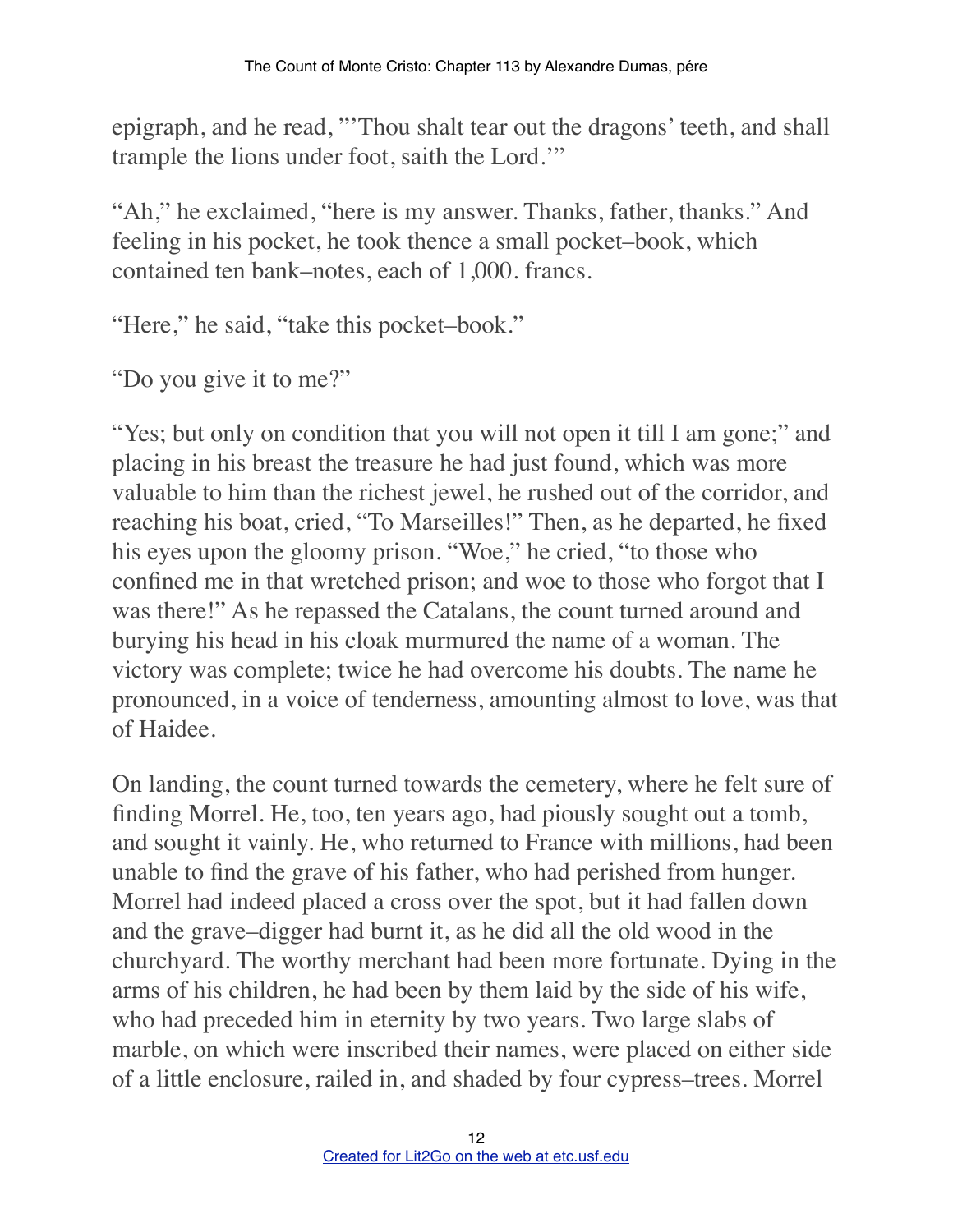was leaning against one of these, mechanically fixing his eyes on the graves. His grief was so profound that he was nearly unconscious. "Maximilian," said the count, "you should not look on the graves, but there;" and he pointed upwards.

"The dead are everywhere," said Morrel; "did you not yourself tell me so as we left Paris?"

"Maximilian," said the count, "you asked me during the journey to allow you to remain some days at Marseilles. Do you still wish to do so?"

"I have no wishes, count; only I fancy I could pass the time less painfully here than anywhere else."

"So much the better, for I must leave you; but I carry your word with me, do I not?"

"Ah, count, I shall forget it."

"No, you will not forget it, because you are a man of honor, Morrel, because you have taken an oath, and are about to do so again."

"Oh, count, have pity upon me. I am so unhappy."

"I have known a man much more unfortunate than you, Morrel."

"Impossible!"

"Alas," said Monte Cristo, "it is the infirmity of our nature always to believe ourselves much more unhappy than those who groan by our sides!"

"What can be more wretched than the man who has lost all he loved and desired in the world?"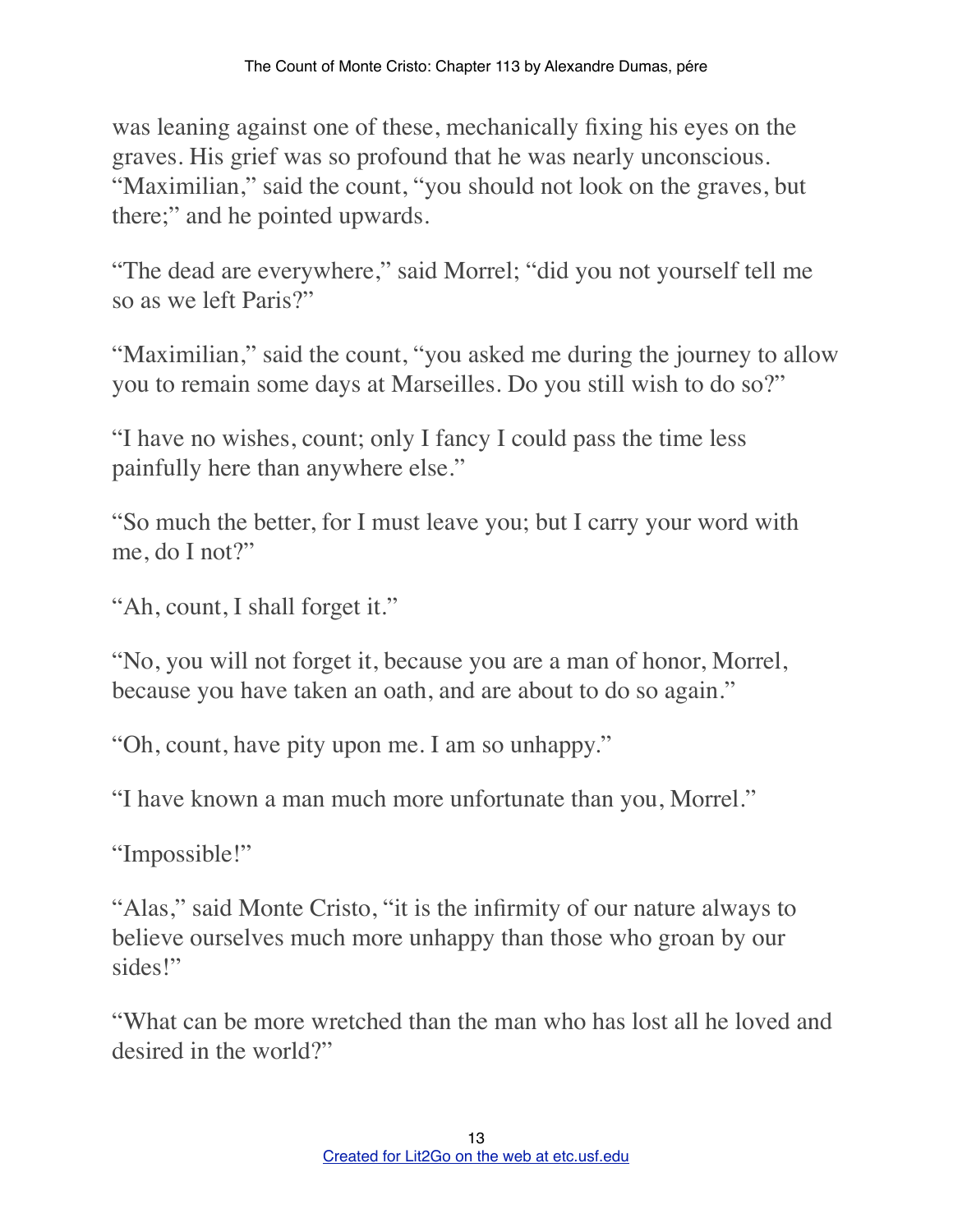"Listen, Morrel, and pay attention to what I am about to tell you. I knew a man who like you had fixed all his hopes of happiness upon a woman. He was young, he had an old father whom he loved, a betrothed bride whom he adored. He was about to marry her, when one of the caprices of fate,—which would almost make us doubt the goodness of providence, if that providence did not afterwards reveal itself by proving that all is but a means of conducting to an end,—one of those caprices deprived him of his mistress, of the future of which he had dreamed (for in his blindness he forgot he could only read the present), and cast him into a dungeon."

"Ah," said Morrel, "one quits a dungeon in a week, a month, or a year."

"He remained there fourteen years, Morrel," said the count, placing his hand on the young man's shoulder. Maximilian shuddered.

"Fourteen years!" he muttered—"Fourteen years!" repeated the count. "During that time he had many moments of despair. He also, Morrel, like you, considered himself the unhappiest of men."

"Well?" asked Morrel.

"Well, at the height of his despair God assisted him through human means. At first, perhaps, he did not recognize the infinite mercy of the Lord, but at last he took patience and waited. One day he miraculously left the prison, transformed, rich, powerful. His first cry was for his father; but that father was dead."

"My father, too, is dead," said Morrel.

"Yes; but your father died in your arms, happy, respected, rich, and full of years; his father died poor, despairing, almost doubtful of providence; and when his son sought his grave ten years afterwards, his tomb had disappeared, and no one could say, 'There sleeps the father you so well loved."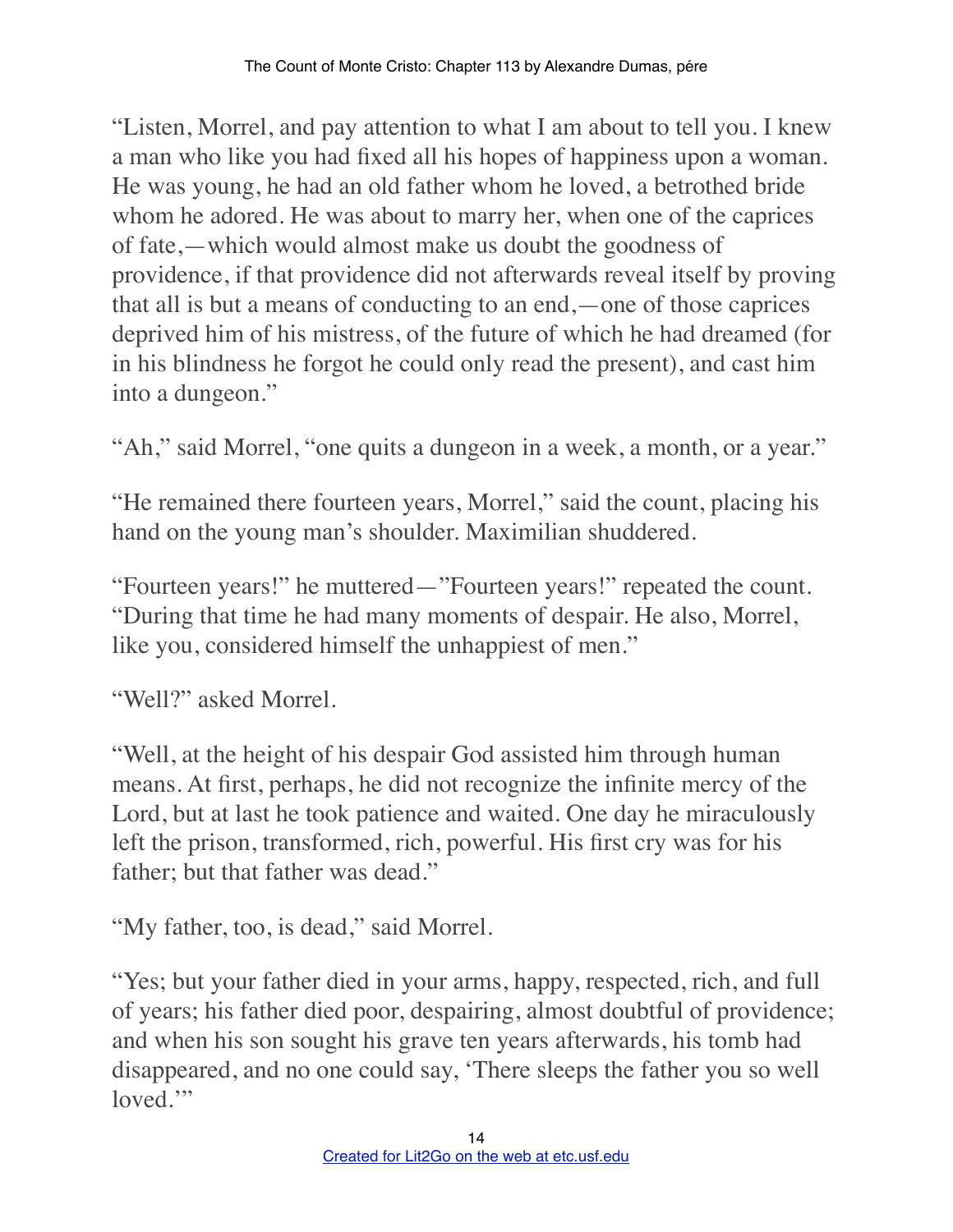"Oh!" exclaimed Morrel.

"He was, then, a more unhappy son than you, Morrel, for he could not even find his father's grave."

"But then he had the woman he loved still remaining?"

"You are deceived, Morrel, that woman"-

"She was dead?"

"Worse than that, she was faithless, and had married one of the persecutors of her betrothed. You see, then, Morrel, that he was a more unhappy lover than you."

"And has he found consolation?"

"He has at least found peace."

"And does he ever expect to be happy?"

"He hopes so, Maximilian." The young man's head fell on his breast.

"You have my promise," he said, after a minute's pause, extending his hand to Monte Cristo. "Only remember"—

"On the 5th of October, Morrel, I shall expect you at the Island of Monte Cristo. On the 4th a yacht will wait for you in the port of Bastia, it will be called the Eurus. You will give your name to the captain, who will bring you to me. It is understood—is it not?"

"But, count, do you remember that the 5th of October"—

"Child," replied the count, "not to know the value of a man's word! I have told you twenty times that if you wish to die on that day, I will assist you. Morrel, farewell!"